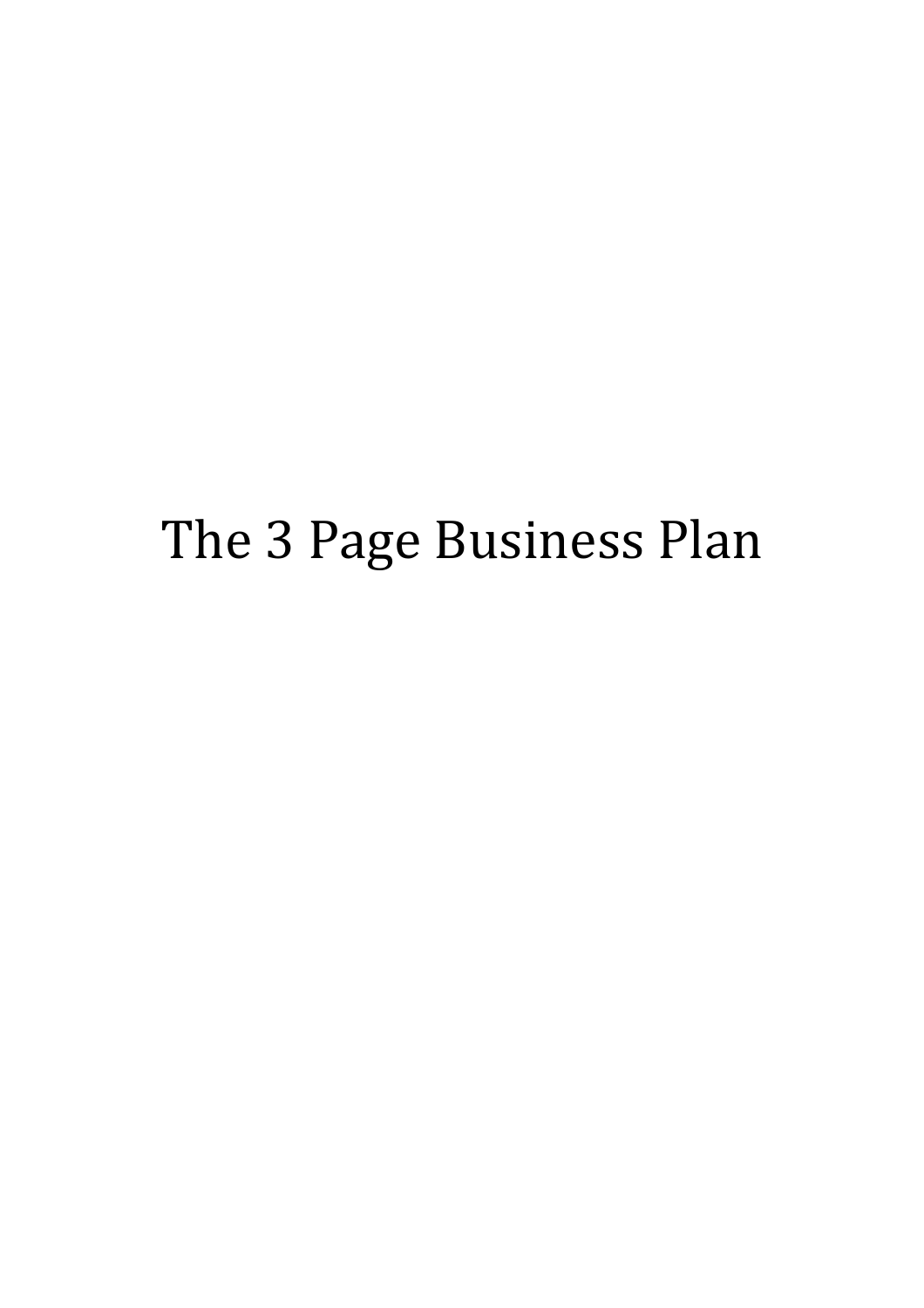### **The 12-Month Revenue Plan**

- 1. Current Reality:
	- a. How much did you make last month? (i.e. What is your current monthly revenue?)
	- b. How does it compare with your written plan?
	- c. Why is that?
	- d. This gap is the price you are paying every month, for not working on your limitations.
- 2. Write down your revenue goal for the next 12 months.
- 3. No, wait! Scratch that number! Now double it.
- 4. Now calculate your monthly goal (simply divide the number above by 12).
- 5. What's the (average) price of your services or products?
- 6. How many sales do you need per month to reach your monthly target?  $\left(\text{divide (4) above by (5) above}\right)$
- 7. How many prospects do you talk to, to make one sale?
- 8. Then how many prospects do you need to talk to per month? (Multiply (6) by  $(7)$
- 9. How many prospects per day?  $(8)$  divide by 20)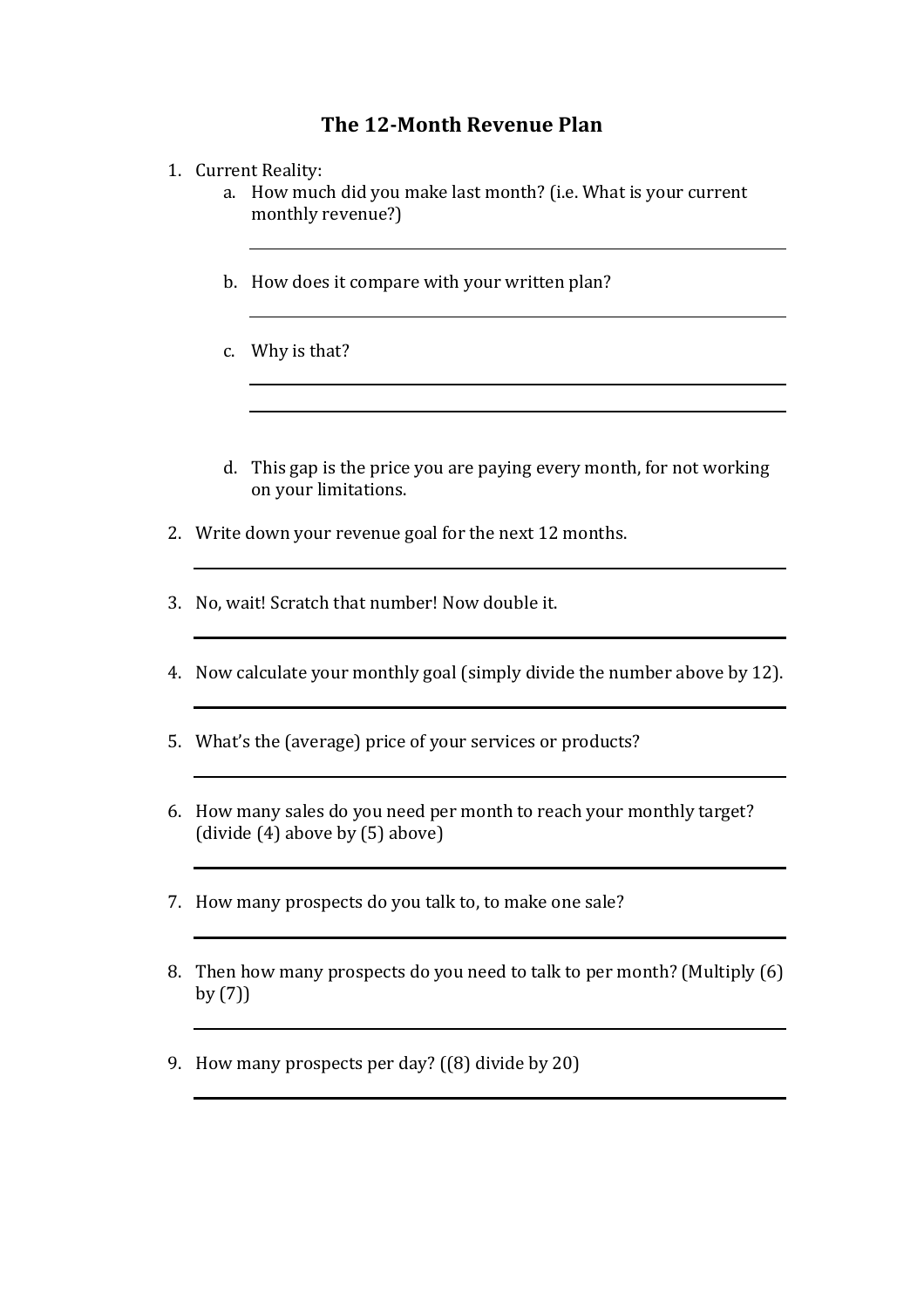#### The Irrefusable Offer (TIO) & The Compelling Value Conversation (CVC)

#### **TIO**

- 1. The midnight naked truth: What do your clients say when they bare their soul about their challenge to their spouse in the in the middle of the night? (About what's keeping them up at night.)
- 2. What do your clients hate the most about your industry?
- 3. If you had a magic wand, what magical results could you deliver for your clients that would blow the whole industry away?
- 4. The 'honey' WITHOUT 'bees': They want the honey but what are the bees that they don't want?

- 5. What's you delivery vehicle?
- 6. What are your credentials?
- 7. What's your greatest client success story? What exact results did they get? Who are they?
- 8. How do you impact the FFISH?